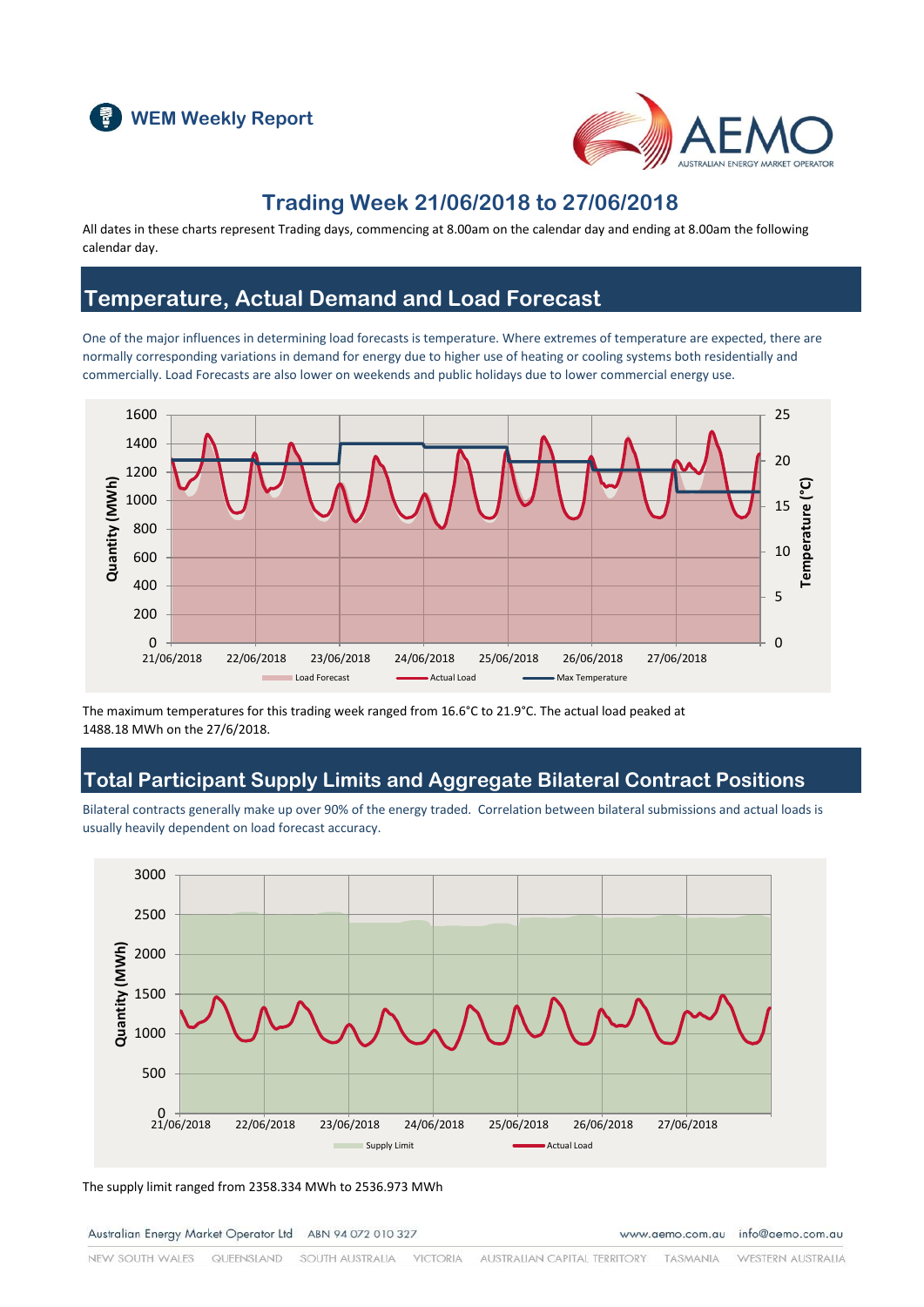## **Net Balancing Market Trades**

Bilateral contracts and STEM trading are generally based on the forecast energy requirements of Participants. When the forecast requirements are higher or lower than the actual requirements for a day, this Market energy must be bought and sold in the balancing mechanism. This graph shows the estimated net balancing trades.



The majority of the balancing activity this week occurred within Balancing Demand. The maximum balancing demand for the week reached 199.2925 MWh on the 27/6/2018. The maximum balancing supply for the week reached -109.942 MWh on the 25/6/2012.

# **Total Traded Energy**

This chart represents a comparison between the total net energy that is traded in Bilateral Contracts, the STEM and the balancing mechanism. Balancing Supply represents cases in which the total contract position is greater than the demand and customers must supply energy back to balancing. Balancing Demand represents cases in which the total contract position is less than the demand and customers must purchase energy from balancing.



Total balancing supply equalled -5228.15 MWh whereas total balancing demand equalled 6796.541 MWh. The Total STEM Traded quantity was 13276.364 MWh, with the STEM Clearing Quantity ranging between 7.905 MWh and 87.64 MWh.

Australian Energy Market Operator Ltd ABN 94 072 010 327

www.aemo.com.au info@aemo.com.au